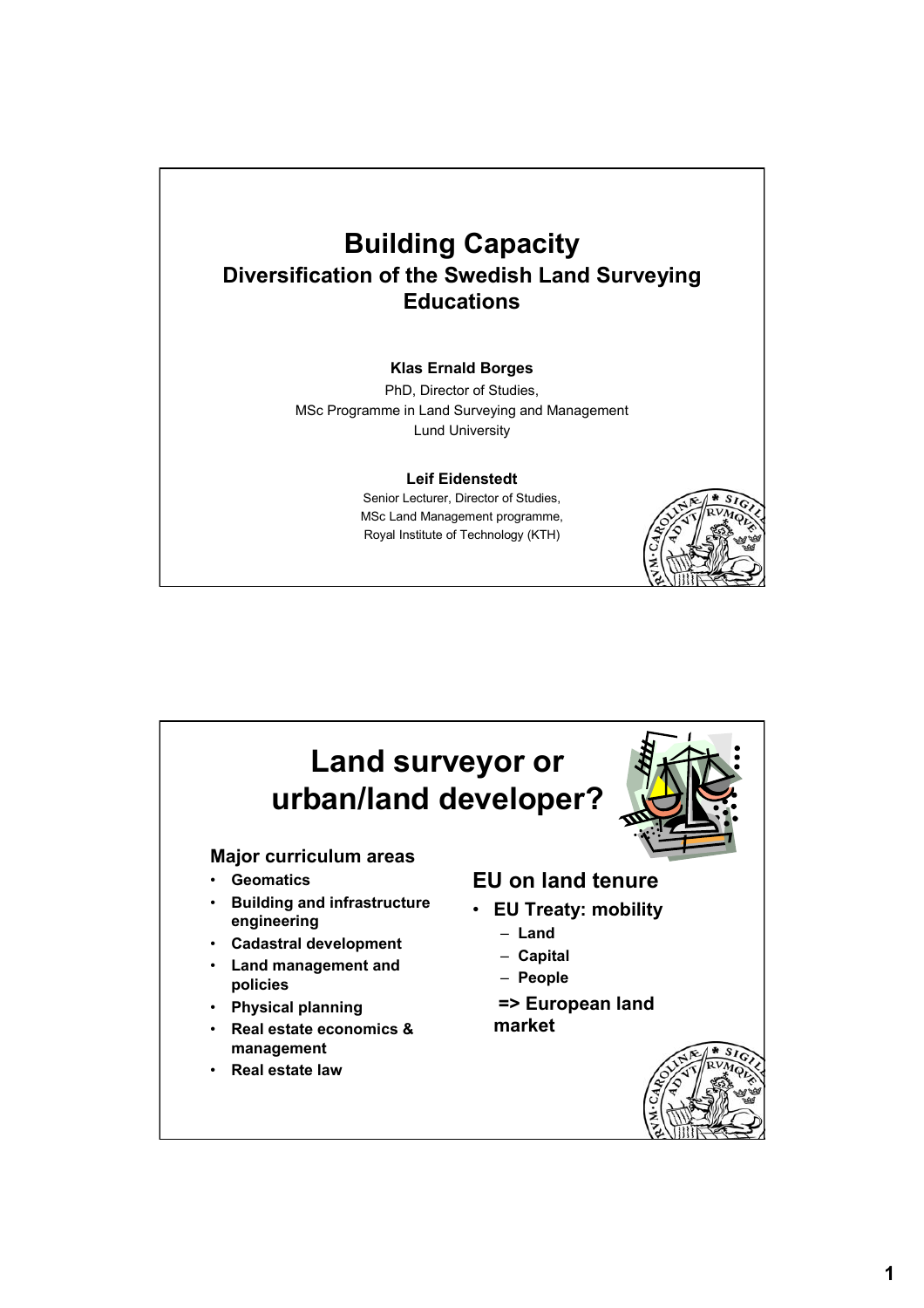

| <b>Sweden</b>            |            |                    |                  |            |
|--------------------------|------------|--------------------|------------------|------------|
| <b>Stockholm</b>         | Lund       | <b>Trollhättan</b> | Gävle            | Luleå      |
| Civ.Eng &                | Land Surv. | Land Surv.         | <b>Geomatics</b> | Civ.Eng.   |
| Urb. Dev.                | Managem.   | Managem.           |                  | Arch. Eng. |
| $30 - 40$<br>(enrolment) | 60         | 45                 | 40               | 20         |
| <b>MSc</b>               | <b>MSc</b> | <b>BSc</b>         | <b>BSc + MSc</b> | <b>MSc</b> |
| 1932<br>(Start)          | 1992       | 1996               | 1990             | 2007       |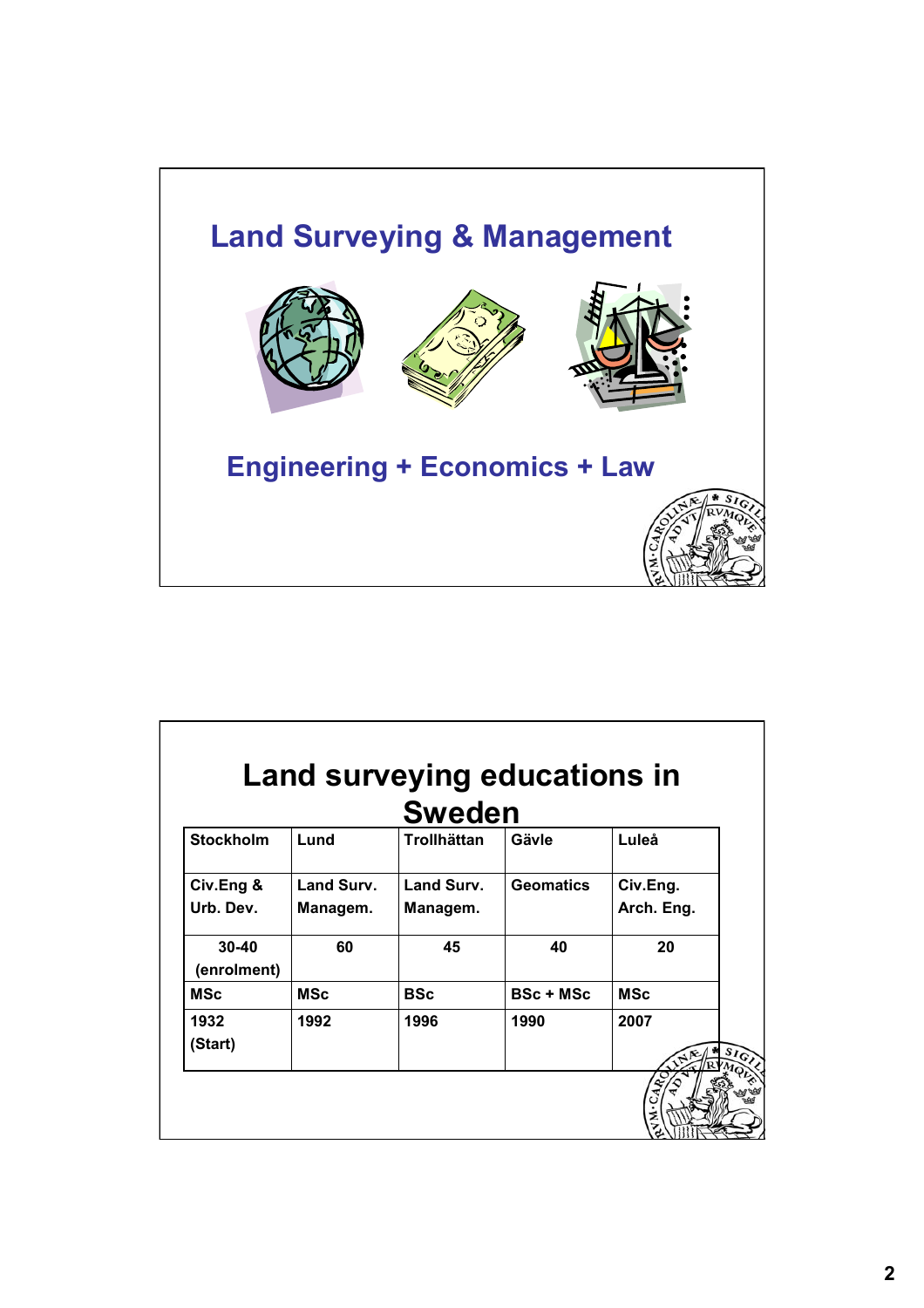## **The Bologna process – main profile**

- **Three cycle system (BSc, MSc & PhD)**
- **Quality assurance**
- **Recognition of qualifications and periods of study**



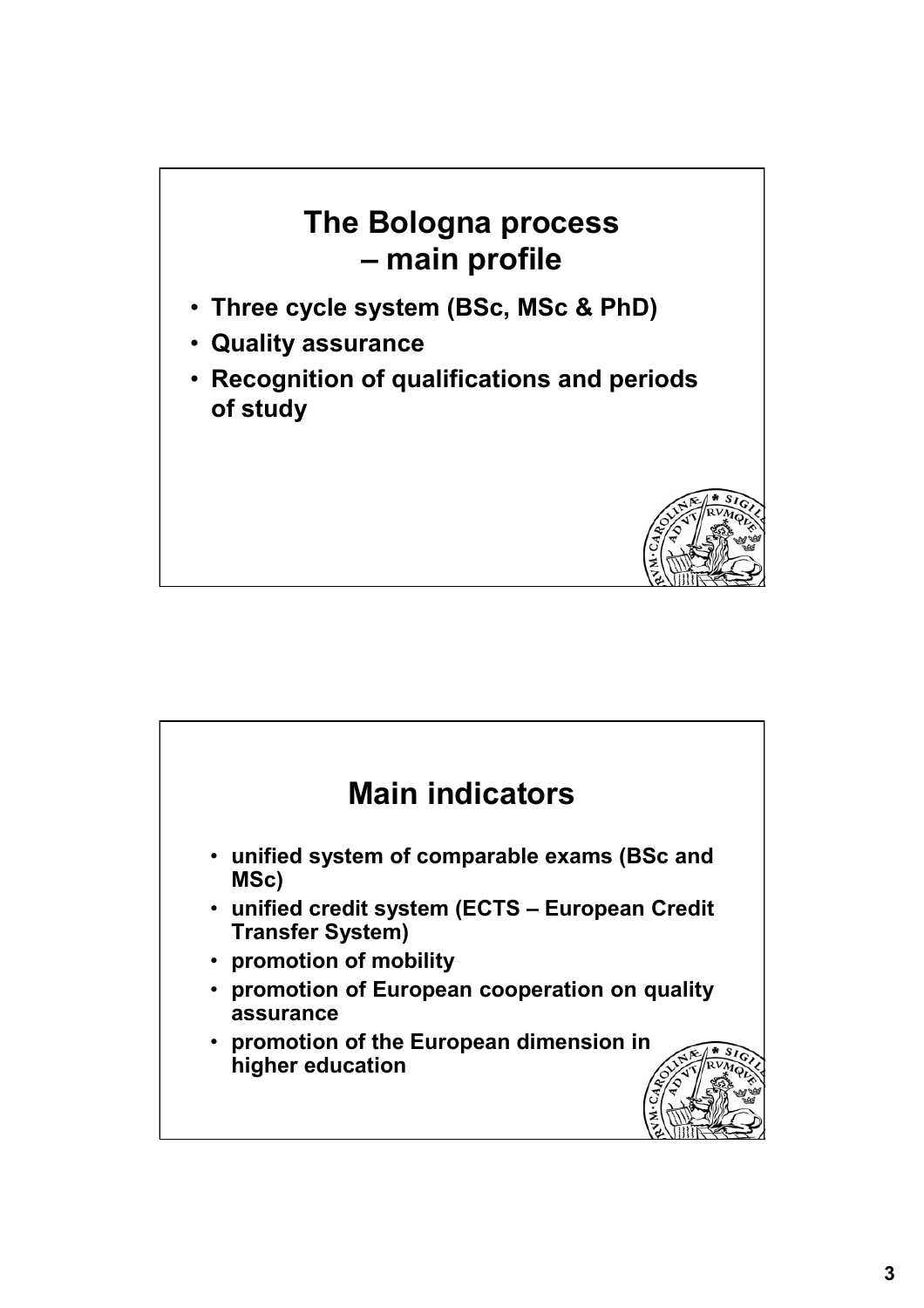|                                         | 2001  | 2007   | 2010<br>(objective) |
|-----------------------------------------|-------|--------|---------------------|
| Exchange students (no)                  | 9,600 | 11,200 |                     |
| Free movers (no)                        |       | 16,700 |                     |
| Swedish students abroad<br>(Lund Univ.) |       | 30%    | 40-50 %             |

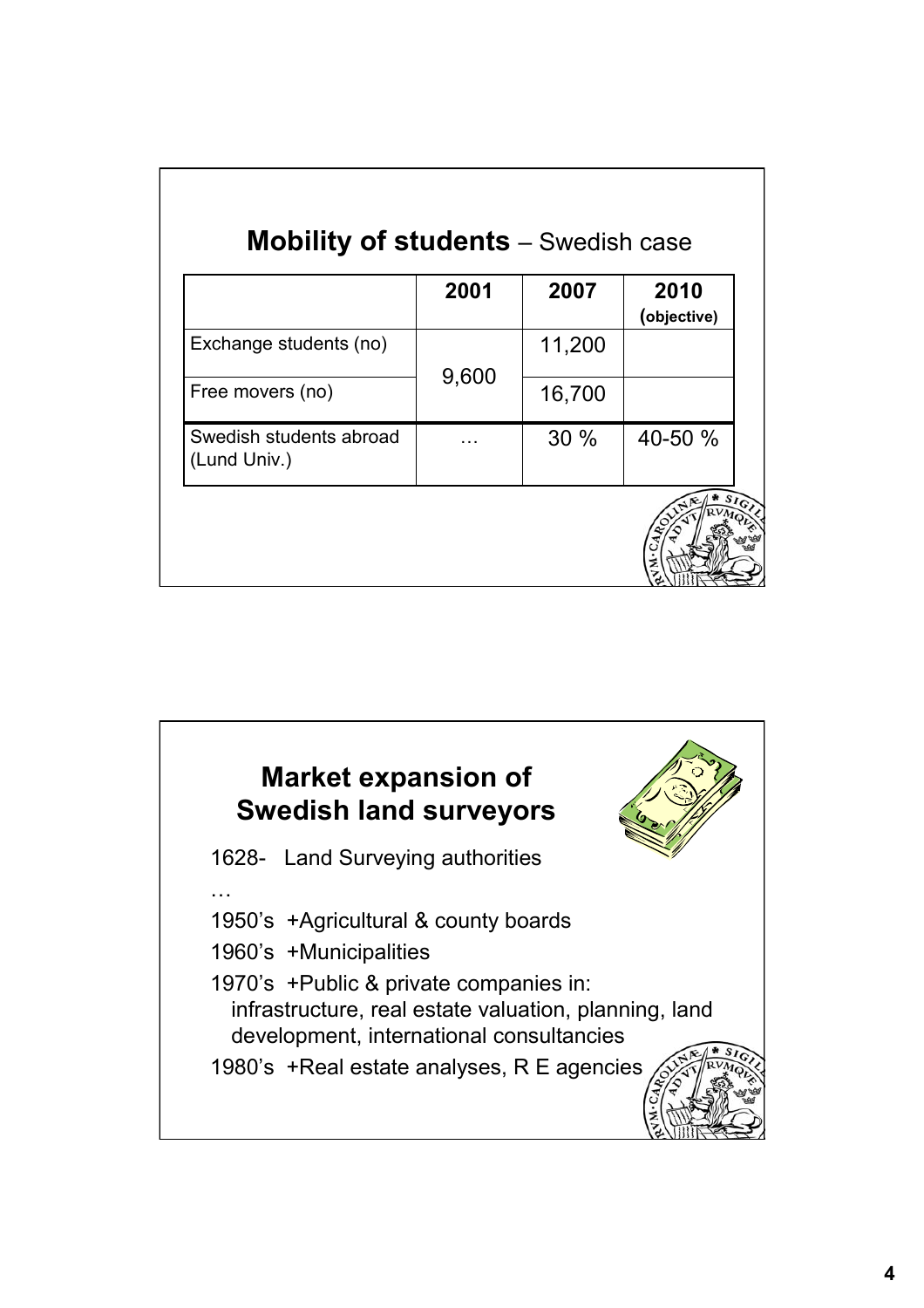

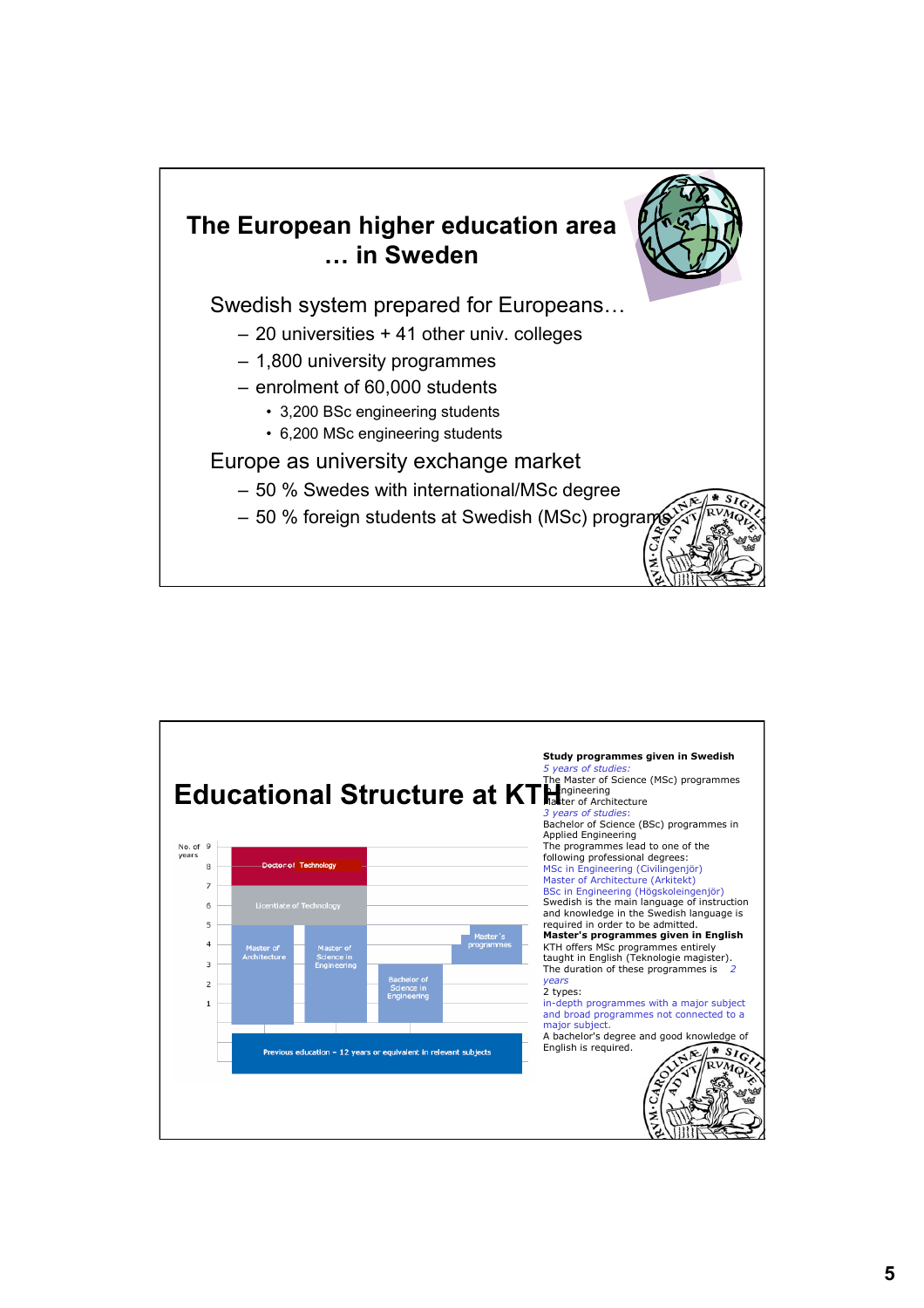# Department of Real Estate and Construction Management Divisions of:

- Real Estate Planning and Land Law
- Building and Real Estate Economics



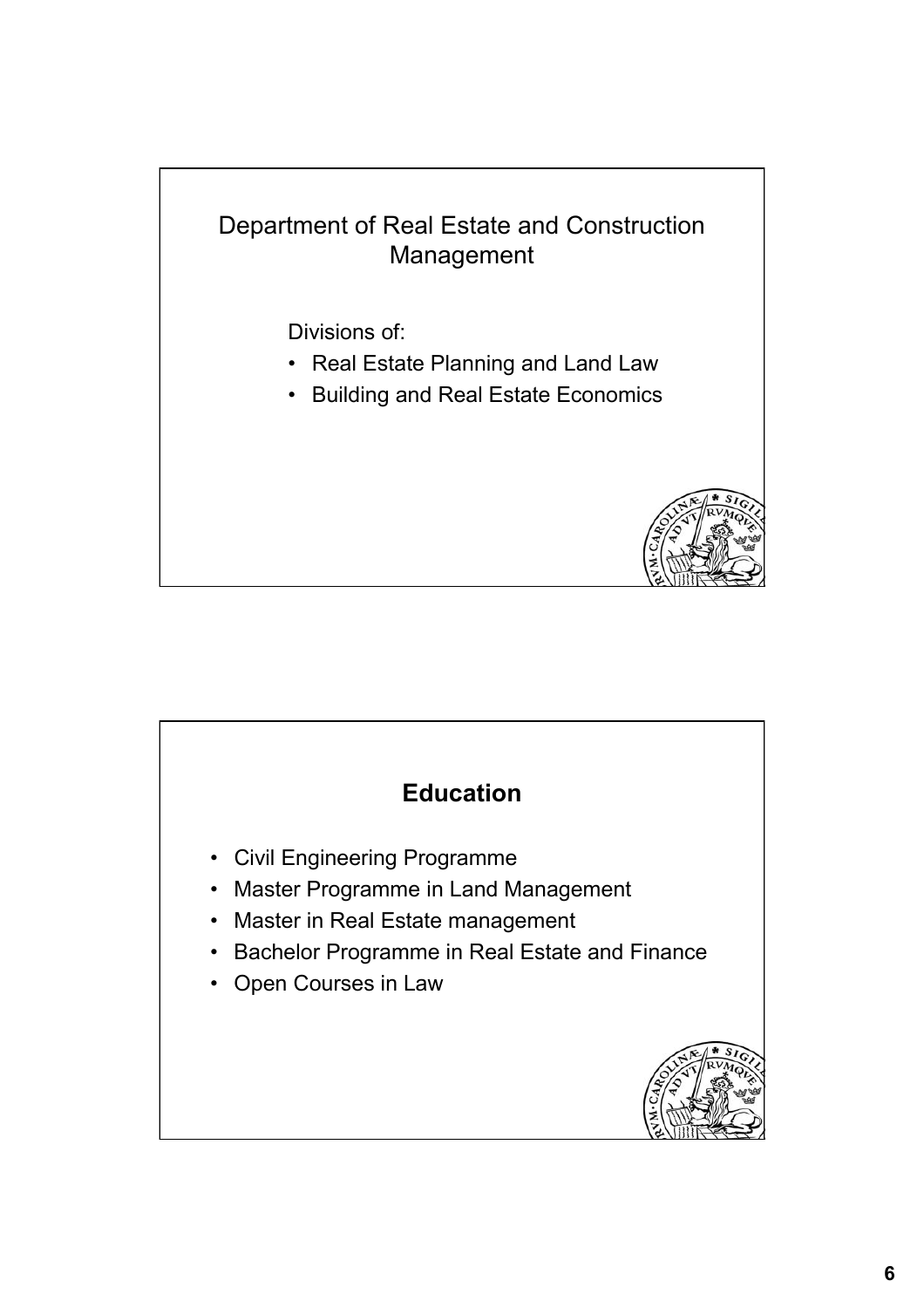

|                         | MSc/BSc programmes<br>(engineering, law & economics) | No of<br>applications<br>2008 | <b>Universities</b> |
|-------------------------|------------------------------------------------------|-------------------------------|---------------------|
| 1                       |                                                      | 1756                          |                     |
| $\mathbf 2$             |                                                      | 1110                          |                     |
| $\overline{\mathbf{3}}$ |                                                      | 443                           |                     |
| $\overline{\mathbf{4}}$ |                                                      | 370                           |                     |
| 5                       |                                                      | 319                           |                     |
| $6\phantom{1}$          |                                                      | 132                           |                     |
| $\overline{7}$          |                                                      | 72                            |                     |
| 8                       |                                                      | 63                            |                     |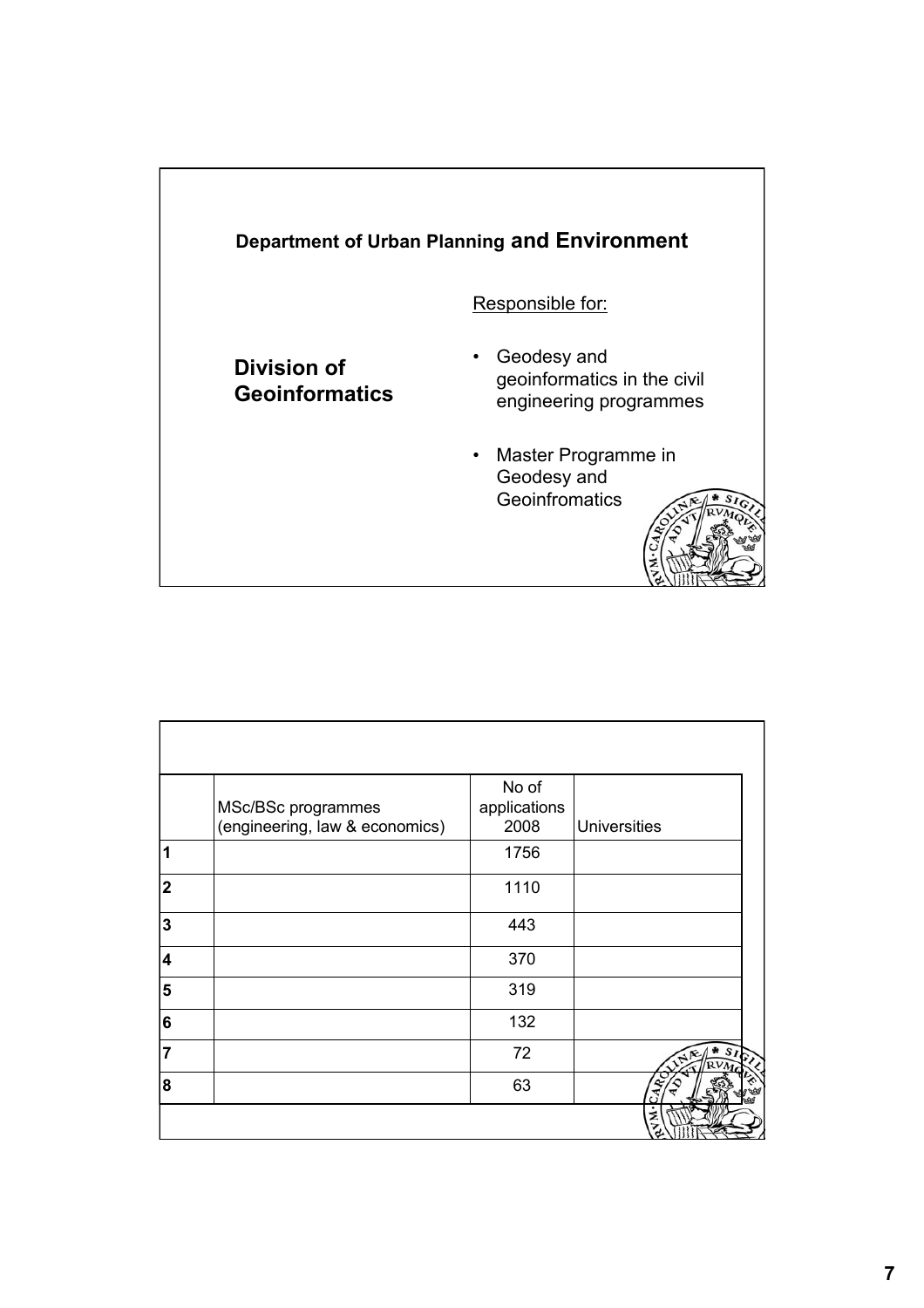|                | MSc/BSc programmes<br>(engineering, law & economics) | Applications<br>2008 | <b>Universities</b> |
|----------------|------------------------------------------------------|----------------------|---------------------|
| 1              |                                                      | 1756                 |                     |
| $\mathbf 2$    |                                                      | 1110                 |                     |
| 3              |                                                      | 443                  |                     |
| 4              |                                                      | 370                  |                     |
| 5              |                                                      | 319                  |                     |
| 6              |                                                      | 132                  |                     |
| $\overline{7}$ |                                                      | 72                   |                     |
| 8              |                                                      | 63                   |                     |
|                |                                                      |                      |                     |

|                | MSc/BSc programmes<br>(engineering, law & economics) | Applications<br>2008 | <b>Universities</b>     |
|----------------|------------------------------------------------------|----------------------|-------------------------|
| 1              |                                                      | 1756                 |                         |
| 2              |                                                      | 1110                 |                         |
| 3              |                                                      | 443                  |                         |
| 4              |                                                      | 370                  |                         |
| 5              |                                                      | 319                  |                         |
| 6              | Land surveying                                       | 132                  | Lund, Trollhättan       |
| $\overline{7}$ | Physical planning                                    | 72                   | Karlskrona              |
| 8              | GIS/Geomatics                                        | 63                   | Gävle, Karlstad (HandRV |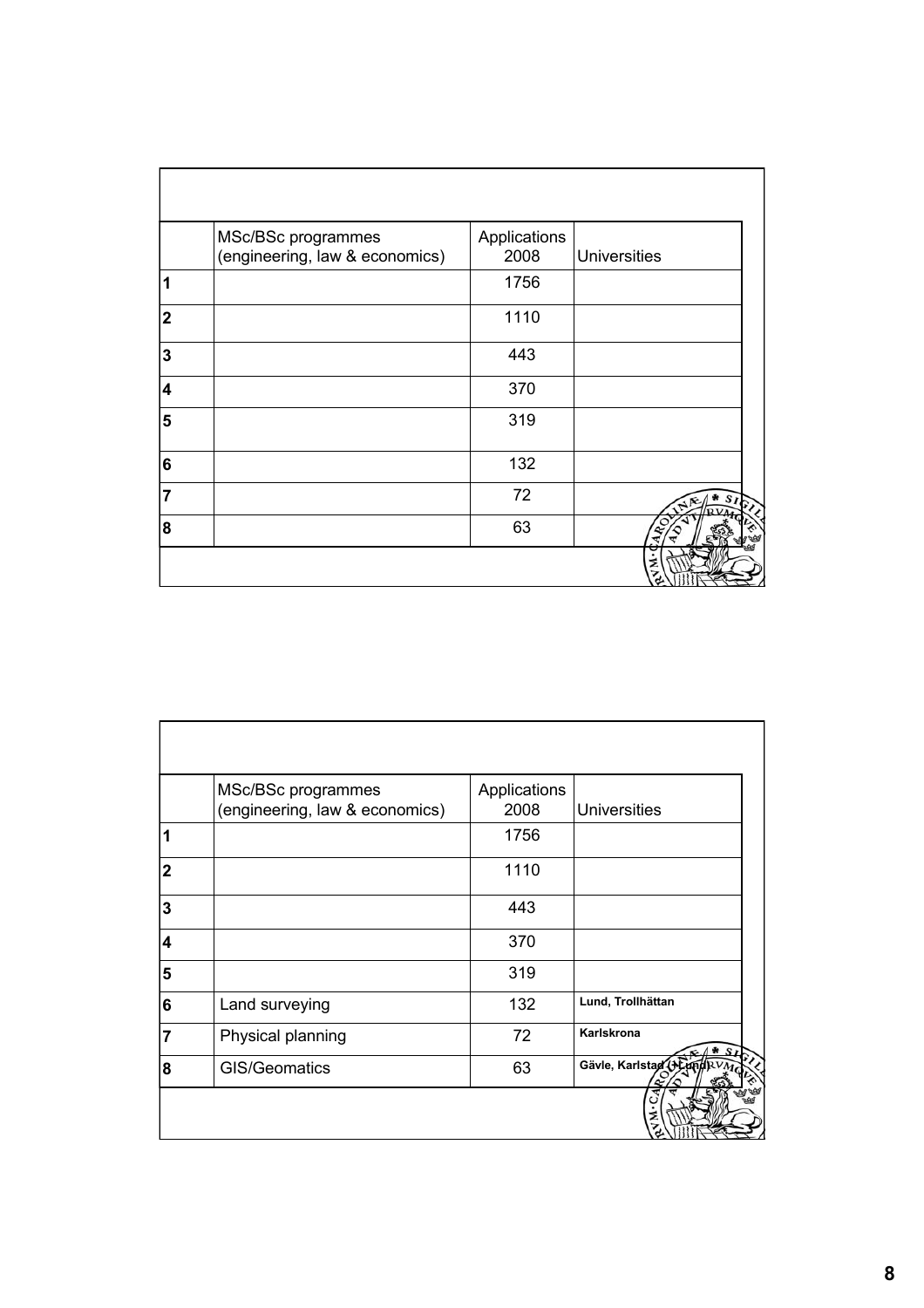|   | MSc/BSc programmes<br>(engineering, law & economics) | Applications<br>2008 | <b>Universities</b>   |
|---|------------------------------------------------------|----------------------|-----------------------|
|   |                                                      |                      |                       |
| 2 |                                                      |                      |                       |
| 3 |                                                      |                      |                       |
| 4 | Civil engineering                                    | 370                  | Lund, Göteborg, Luleå |
| 5 | Civil engineering & urban<br>development             | 319                  | <b>Stockholm</b>      |
| 6 | Land surveying                                       | 132                  | Lund, Trollhättan     |
| 7 | Physical planning                                    | 72                   | Karlskrona            |
| 8 | GIS/Geomatics                                        | 63                   | Gävle, Karlstag (AL)  |

|   | MSc/BSc programmes                       | Applications |                                                        |
|---|------------------------------------------|--------------|--------------------------------------------------------|
|   | (engineering, law & economics)           | 2008         | Universities                                           |
| 1 | Industrial management<br>engineering     | 1756         | Lund, Karlskr., Växjö, Gbg,<br>Linköping, Sthlm, Luleå |
| 2 | <b>Real Estate Brooker</b>               | 1110         | Malmö, Halmstad, Borås,<br>Trollhättan, Gävle, Luleå   |
| 3 | Real Estate Management/<br>Economics     | 443          | Malmö, Halmstad,<br>Trollhättan, Sthlm, Gävle          |
| 4 | Civil engineering                        | 370          | Lund, Göteborg, Luleå                                  |
| 5 | Civil engineering & urban<br>development | 319          | Stockholm                                              |
| 6 | Land surveying                           | 132          | Lund, Trollhättan                                      |
| 7 | Physical planning                        | 72           | Karlskrona                                             |
| 8 | GIS/Geomatics                            | 63           | Gävle, Karlstad (+Lümd)                                |